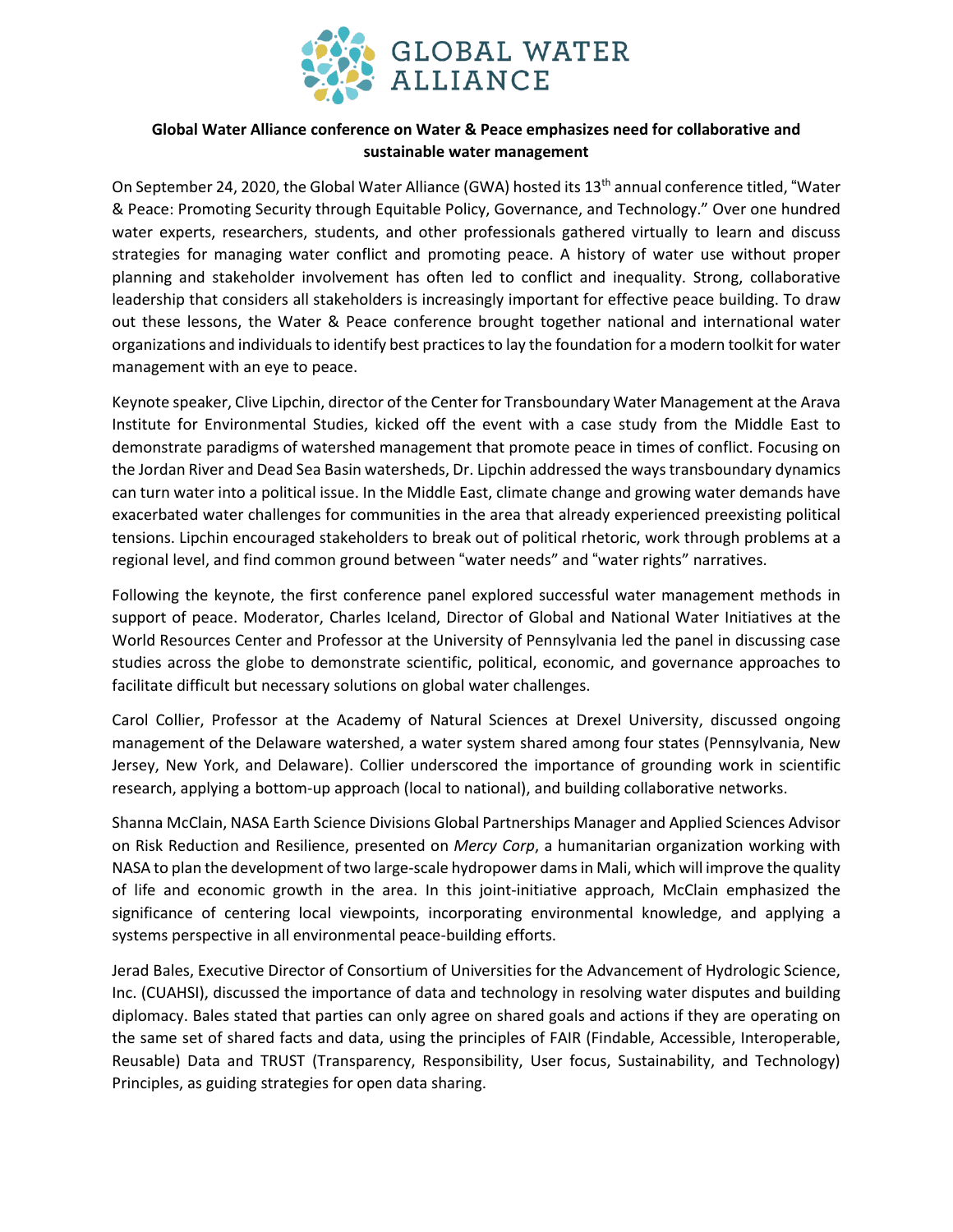

Robert Muscat, Board Member at Global Peace Services and retired development economist, described ongoing water infrastructure negotiations in India and Pakistan; Sri Lanka; Tibet, China, and Myanmar; and Ethiopia, Sudan, and Egypt. Muscat focused on linking physical and social engineering to foster effective diplomacy.

The second panel of the day highlighted the value of water security and ecosystem integrity in promoting sustainable development and building peaceful responses to water stress. Moderator, Allison Lassiter, Professor of City and Regional Planning at the University of Pennsylvania, introduced common themes between presenters including the importance of community involvement in water system management.

Korin Tangtrakul, Sustainability manager for the Sustainable Water Resource Engineering (SWRE) Lab at Drexel University, presented on SWRE's ongoing work with residents of Camden, New Jersey to handle flood waste and improve the area for residence. Tanagtrakul focused on the importance of working in partnership with community members, particularly as a predominantly White organization working within a predominantly Black community, to meet the community's needs.

Marisa Ensor, Professor at the Justice and Peace Studies Program and the Institute for the Study of International Migration at Georgetown University, presented on her ongoing, community-based research in South Sudan, working with women regarding water collection. Ensor highlighted the genderdifferentiated vulnerabilities and resilience of the community-members she works with, stating that women should play a part in all aspects of water governance.

Scott Moore, Senior Fellow at the Water Center at Penn, and Director of China programs in the Office of the Provost at the University of Pennsylvania, focused his presentation on three common myths about water: water is for fighting over, water wars are international, and scarcity stokes conflict. Moore urged conference attendees to counter negative popular discourse surrounding water management and consider the many ongoing instances of successful water diplomacy.

Since the Water & Peace conference is an official 2021 World Water [Forum](https://www.worldwatercouncil.org/en/dakar-2021) preparatory event, Co-President of the International Steering Committee of the 9th World Water Forum, Abdoulaye Sene, recorded comments shared during the conference, discussing the importance of effective water management and promoting the upcoming 2021 World Water Forum in Dakar.

Following all presentations, Kelly Bridges, Senior Associate at Global Water 2020, lead an interactive work session for conference participants to consider important questions surrounding water management. In breakout group discussions, moderators helped lead participants through questions addressing the importance of engaging different stakeholders, building interdisciplinary coalitions, and encouraging community voice for effective and inclusive water management. This session formed the basis for conversations that will continue in a volunteer committee led by GWA in preparation for the 2021 World Water Forum.

This conference was hosted by Drexel University's College of Engineering, and planned in partnership with the Water Center at Penn. It was executed with financial support from Temple University, Aqua, the Deb Family Trust, Innovyze, Pennoni, Ramboll, Rotary, and Suez.

The Global Water Alliance thanks all who participated in the conference for their dedication and commitment to water, sanitation, and hygiene (WASH) for all.